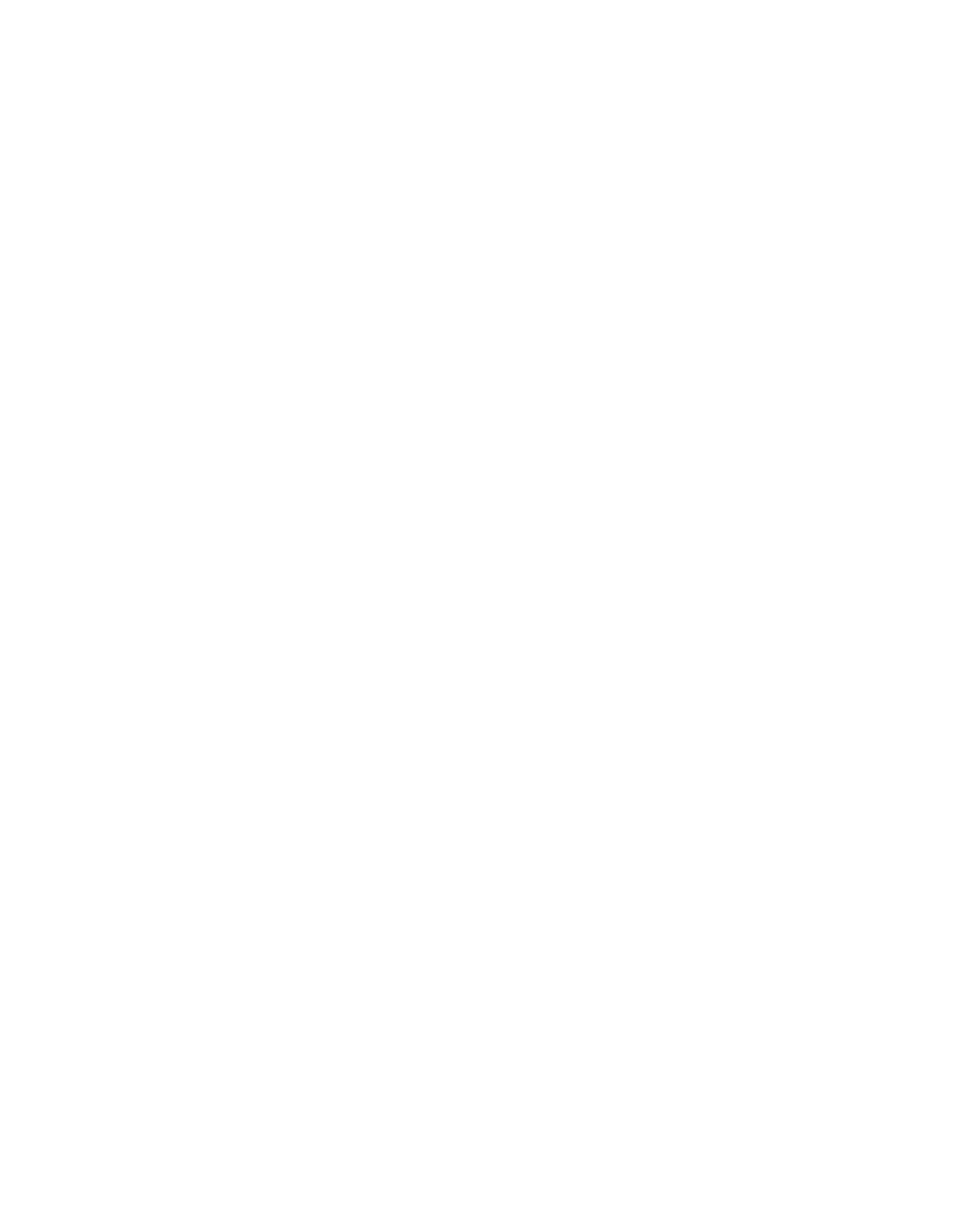## **Section 1 Executive Summary**

This report is ISO New England's 2016 annual assessment (Interim Review) of its 2014 Comprehensive Review of Resource Adequacy, and covers the time period of 2017 through 2019. This Interim Review is conducted to comply with the Reliability Assessment Program (RAP) as established by the Northeast Power Coordinating Council (NPCC). It follows the resource adequacy review guidelines as outlined in the *NPCC Regional Reliability Directory #1 Appendix D, Basic Criteria for Design and Operation of Bulk Power System*.

To ensure the resource adequacy for the region, ISO New England identifies the amount and locations of resources the system needs and meets these needs in the short term through the Forward Capacity Market (FCM). Forward Capacity Auctions have been conducted to purchase needed resources for the years 2017/18<sup>1</sup> to 2019/20. The resources procured by ISO New England through FCM assume a capacity supply obligation (CSO), and must be available to offer energy and reserve to the New England energy markets. Resources that do not have a capacity supply obligation can participate in the energy markets to serve New England load and provide reserve. For this Interim Review, resource adequacy is assessed under two sets of resource assumptions: 1) using resources' seasonal claimed capabilities; 2) using capacity supply obligations of resources purchased in the Forward Capacity Market.

<span id="page-2-0"></span>[Table 1-1](#page-2-0) and Table 1-2 summarize the Loss of Load Expectation (LOLE) for the study years for the two demand forecast scenarios simulated under two sets of capacity resource scenarios.

| Year | 2014 Comprehensive Review<br>(Days/Year)                           | 2016 Interim Review<br>(Days/Year)                                 |                                                                  |  |
|------|--------------------------------------------------------------------|--------------------------------------------------------------------|------------------------------------------------------------------|--|
|      | <b>Based on Resources' Seasonal</b><br><b>Claimed Capabilities</b> | <b>Based on Resources' Seasonal</b><br><b>Claimed Capabilities</b> | <b>Based on Resources'</b><br><b>Capacity Supply Obligations</b> |  |
| 2017 | 0.060                                                              | 0.056                                                              | 0.069                                                            |  |
| 2018 | 0.068                                                              | 0.025                                                              | 0.040                                                            |  |
| 2019 | 0.074                                                              | 0.027                                                              | 0.028                                                            |  |

**Table 1-1 LOLE under Reference Demand Forecast**

 $\overline{\phantom{0}}$ 

<sup>1</sup> A capacity commitment period of 20xx/yy refers to a period from June 1, 20xx through May 31, 20yy.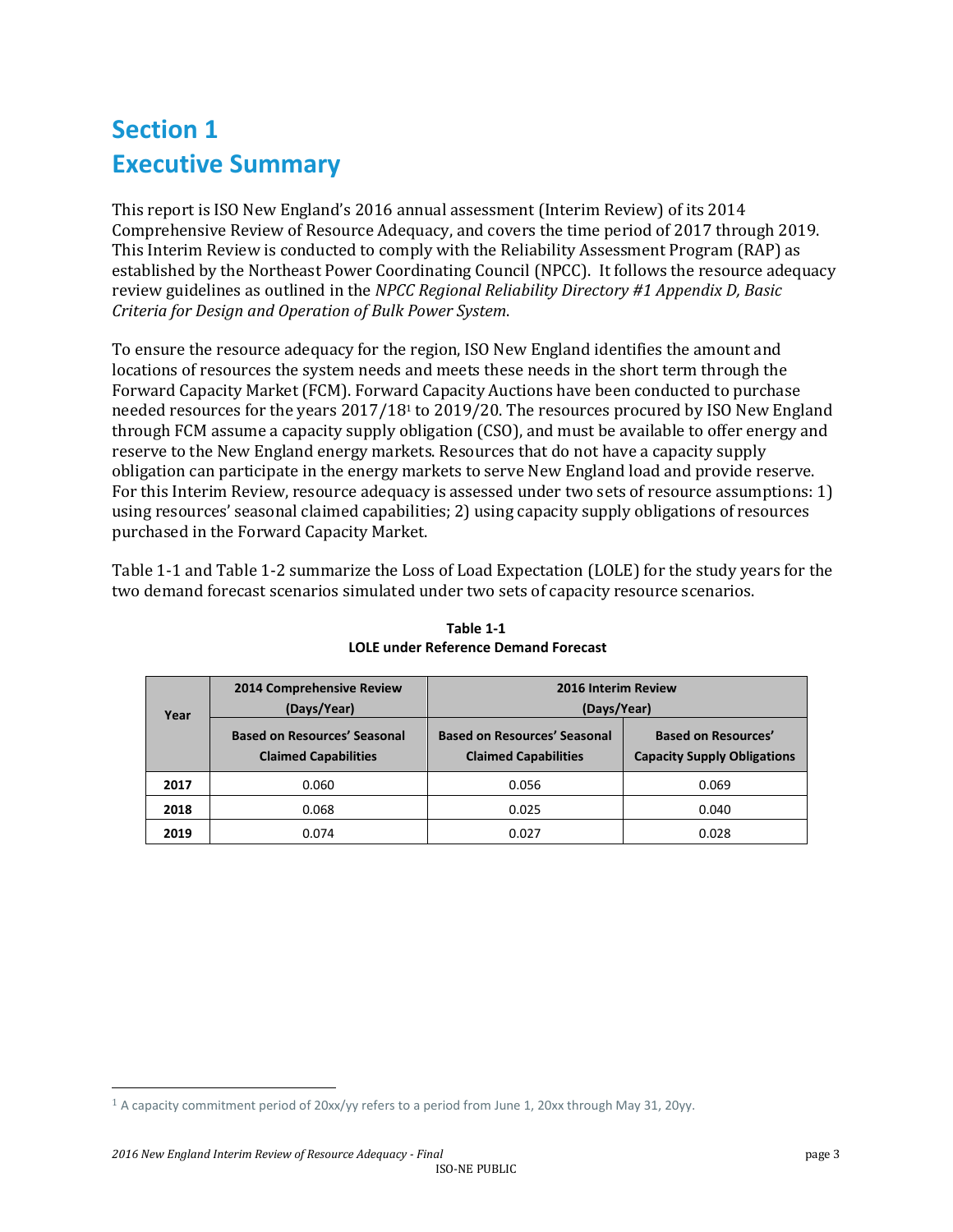| Year | <b>2014 Comprehensive Review</b><br>(Days/Year)                    | 2016 Interim Review<br>(Days/Year)                                 |                                                                  |  |
|------|--------------------------------------------------------------------|--------------------------------------------------------------------|------------------------------------------------------------------|--|
|      | <b>Based on Resources' Seasonal</b><br><b>Claimed Capabilities</b> | <b>Based on Resources' Seasonal</b><br><b>Claimed Capabilities</b> | <b>Based on Resources'</b><br><b>Capacity Supply Obligations</b> |  |
| 2017 | 0.109                                                              | 0.072                                                              | 0.089                                                            |  |
| 2018 | 0.130                                                              | 0.036                                                              | 0.056                                                            |  |
| 2019 | 0.150                                                              | 0.042                                                              | 0.043                                                            |  |

**Table 1-2 LOLE under High Demand Forecast**

Results of this Interim Review show that New England has adequate existing and planned resources to meet the NPCC Resource Adequacy Design Criteria under both the reference and high load forecast for the study period 2017 through 2019. Forward Capacity Market auctions have also procured an adequate amount of resources for these years.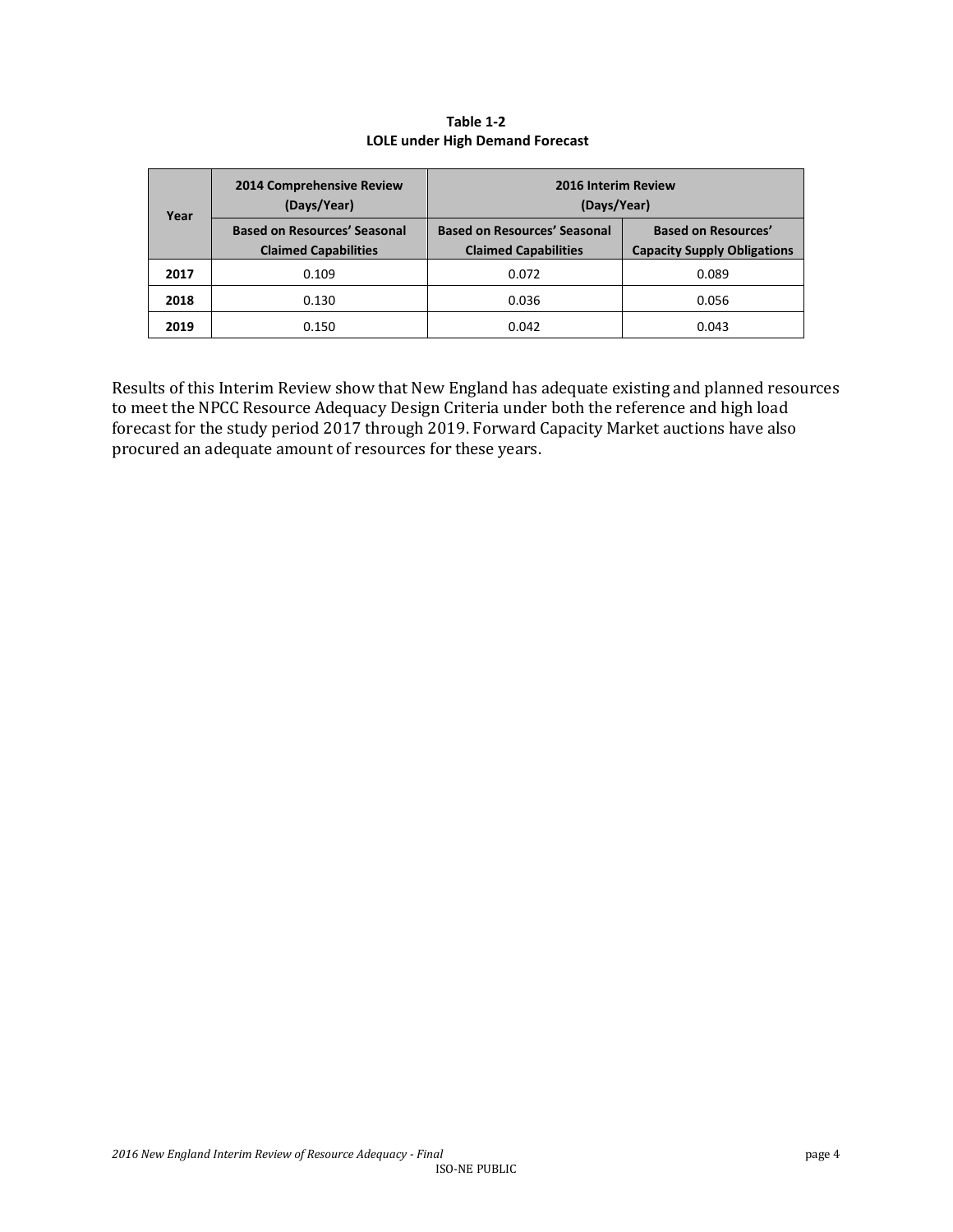## **Section 2 Introduction**

This is the second update of New England's 2014 Comprehensive Review of Resource Adequacy, which was approved by NPCC in November 2014. Since the approval of the 2014 Comprehensive Review, ISO New England has conducted additional comprehensive resource adequacy assessments as part of its Regional System Plan (RSP) process. The major assumptions of this Interim Review are based on the planning assumptions developed in 2016 for the New England system2. ISO New England continues to use the General Electric Multi-Area Reliability Simulation (MARS) model to simulate New England system resource adequacy.

l

*<sup>2</sup>* https://www.iso-ne.com/committees/planning/planning-advisory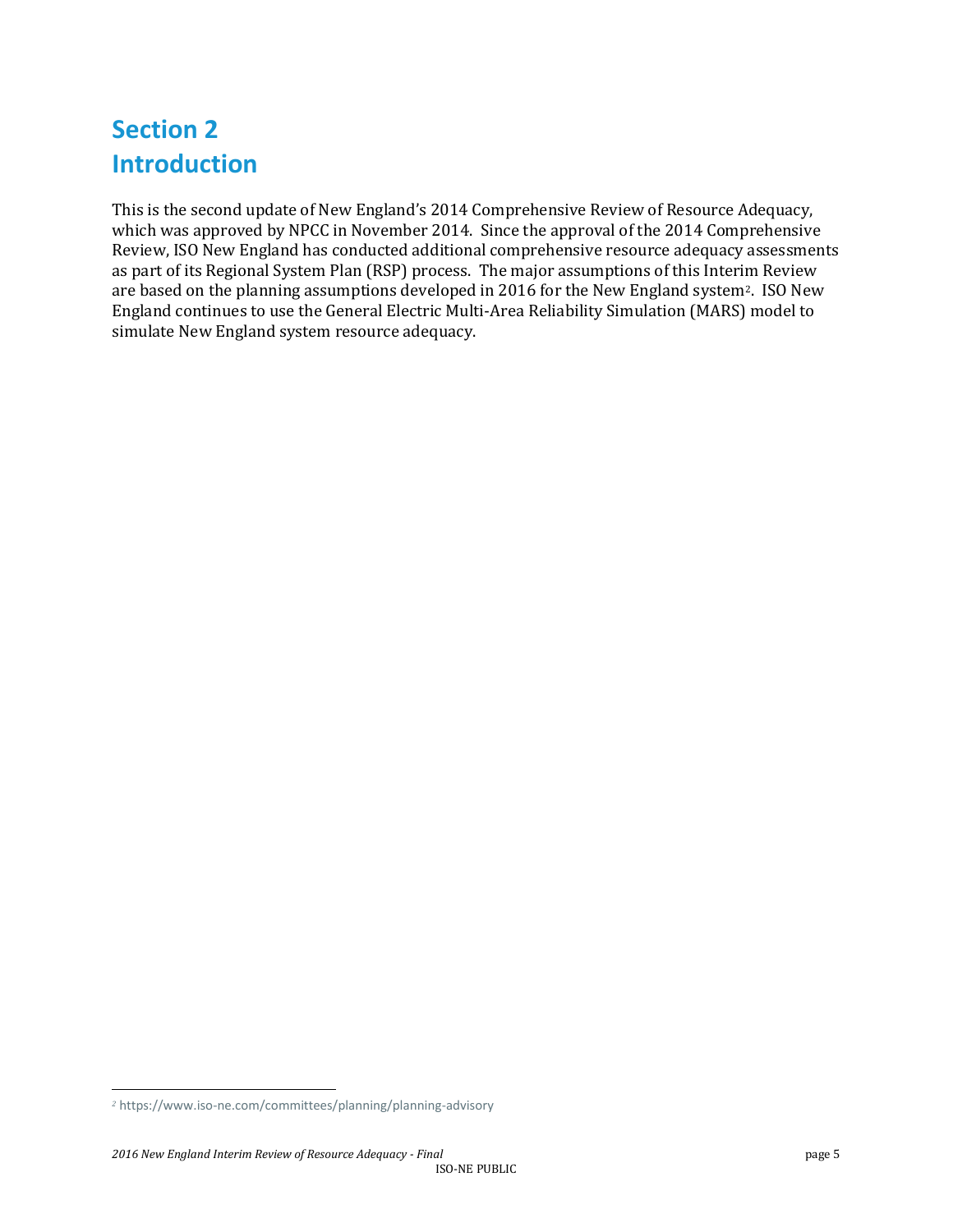## **Section 3 Assumptions Changes**

### **3.1 Resources**

Table 3-1 compares resource assumptions between the two reviews. A total of approximately 2,900 MW of capacity are expected to be added to the New England system by 2019. This consists primarily of 2,700 MW of natural gas-fired generation, of which the largest projects are the Footprint Combined Cycle Plant (674 MW), which is projected to be in service by June 2017 and was already reflected in the 2014 Review, and the CPV Towantic Energy Center (725 MW) and PSEG's Bridgeport Harbor Expansion (484 MW), both of which are expected in service by June 2018. Over 2,200 MW of retirements are expected by June of 2019. The 1,535 MW Brayton Point Station, which consists of three coal-fired units and a dual-fuel (oil/gas) unit, will be retiring in 2017. The planned retirement of the 680 MW Pilgrim Nuclear Power Station, which was not included in the 2014 Review, is expected by June of 2019. As shown in the table, the amount of existing and planned generation resources assumed for this Interim Review have decreased by about 600 MW for 2017, while increasing by about 700 MW and 800 MW for the years 2018 and 2019, respectively. The decrease for 2017 is due to a delay of approximately 450 MW of planned resources from the original 2017 in-service year to 2019, and as well as rating changes in existing generation resources. The demand resources assumed in this review are approximately 150 MW to 600 MW lower than the values assumed in the 2014 Review. The amount of import capacity resources has increased by approximately 240 MW to 310 MW. The seasonal claimed capabilities of these resources are based on the ISO New England *2016–2025 Forecast Report of Capacity, Energy, Loads, and Transmission* (2016 CELT Report)3. The capacity supply obligation values assumed in the 2016 Interim Review are as of September 20164. Recently, FERC accepted the ISO proposed market rule revisions<sup>5</sup> that will increase liquidity in the FCM by providing qualified resources additional opportunities to procure and exchange Capacity Supply Obligations. These revisions will create an increased pool of resources that are available to transact in the Annual Reconfiguration Auctions and bilateral windows, and thus provide greater competition within the FCM.

l

*<sup>3</sup>* <https://www.iso-ne.com/system-planning/system-plans-studies/celt>

<sup>4</sup> <https://www.iso-ne.com/static-assets/documents/2016/09/september-2016-coo-report.pdf>

<sup>5</sup> https://www.iso-ne.com/static-assets/documents/2016/10/er16-2451-000\_10-18-16\_order\_accept\_fcm\_enhancements.pdf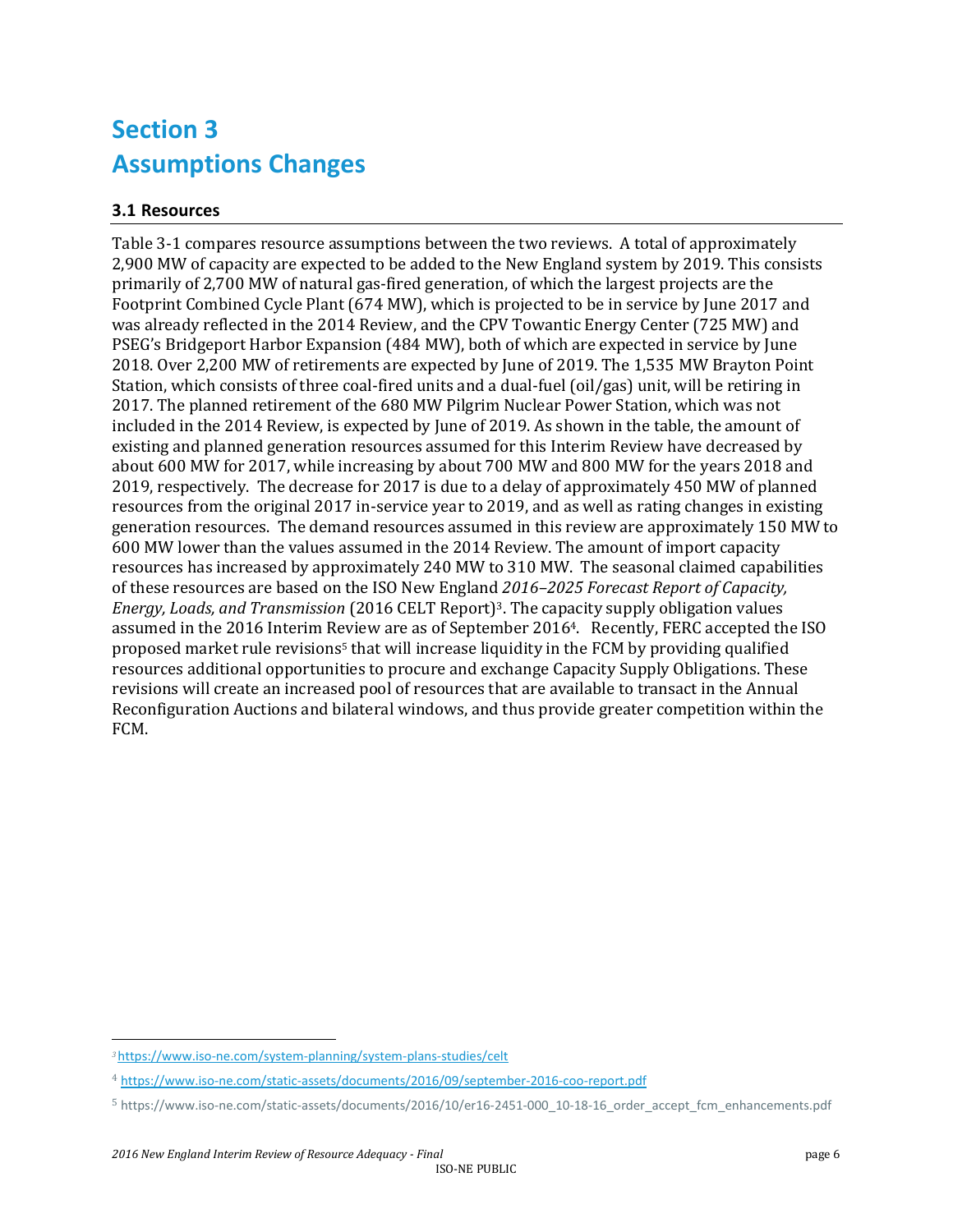| Year |                         |             | <b>Based on Resources' Seasonal Claimed Capabilities</b> | <b>Capacity Supply Obligations</b> |                        |
|------|-------------------------|-------------|----------------------------------------------------------|------------------------------------|------------------------|
|      |                         | 2014 Review | 2016 Review                                              | <b>Difference</b>                  | assumed in 2016 Review |
|      | Generations             | 30,362      | 29,752                                                   | $-610$                             | 29,547                 |
|      | <b>Demand Resources</b> | 3,082       | 2,929                                                    | $-154$                             | 2,798                  |
| 2017 | <b>Import Resources</b> | 1,167       | 1,405                                                    | 239                                | 1,406                  |
|      | Total                   | 34,611      | 34,086                                                   | $-525$                             | 33,750                 |
|      | Generations             | 30,362      | 31,073                                                   | 711                                | 30,626                 |
|      | <b>Demand Resources</b> | 3,322       | 2,903                                                    | $-419$                             | 2,704                  |
| 2018 | <b>Import Resources</b> | 1,167       | 1,479                                                    | 312                                | 1,479                  |
|      | Total                   | 34,851      | 35,454                                                   | 604                                | 34,809                 |
|      | Generations             | 30,362      | 31,165                                                   | 803                                | 31,341                 |
| 2019 | <b>Demand Resources</b> | 3,546       | 2,940                                                    | -606                               | 2,746                  |
|      | <b>Import Resources</b> | 1,167       | 1,480                                                    | 313                                | 1,480                  |
|      | Total                   | 35,075      | 35,584                                                   | 509                                | 35,567                 |

**Table 3-1 Resource Assumptions Comparison<sup>6</sup> (Summer Ratings in MW7)**

#### **3.2 Load**

 $\overline{\phantom{0}}$ 

This Interim Review uses the 2016 load forecast, which updates the data for the region's historical annual use of electric energy and peak loads by adding another year of historical data to the model, incorporating the most recent economic and demographic forecasts, and making adjustments for resettlement that include meter corrections. This year's forecast also reflects the impacts of behindthe-meter photovoltaics (PV) <sup>8</sup> load reductions. Demand response programs, which include both active and passive demand resources, are modeled and reported on the resource side. Table 3-2 compares the reference summer peak demand forecasts between the 2014 and the 2016 reviews. This year's forecast is lower by approximately 800 MW to 1,000 MW, which is mainly driven by the incorporation of the behind-the-meter PV and a projected slower growth in gross demand. Table 3- 3 compares the high demand forecasts, which shows a similar trend.

| Table 3-2                                   |  |  |
|---------------------------------------------|--|--|
| <b>Reference Demand Forecast Comparison</b> |  |  |

|      | 2014                                       | 2016 Interim Review (MW) |                            |                          |                   |
|------|--------------------------------------------|--------------------------|----------------------------|--------------------------|-------------------|
| Year | <b>Comprehensive</b><br><b>Review (MW)</b> | <b>Gross Forecast</b>    | <b>Behind-the-Meter PV</b> | <b>Net Peak Forecast</b> | <b>Net Change</b> |
| 2017 | 29,610                                     | 29,307                   | 520                        | 28,787                   | $-823$            |
| 2018 | 30,005                                     | 29,652                   | 583                        | 29,069                   | -936              |
| 2019 | 30,335                                     | 29.975                   | 631                        | 29,344                   | $-991$            |

 $6$  The table only compares Seasonal Claimed Capabilities because the 2014 Comprehensive Review did not reflect Capacity Supply Obligations.

<sup>7</sup> Values may not add up to the total due to rounding.

<sup>&</sup>lt;sup>8</sup> The PV values in this review are the expected PV output at the hour of peak demand.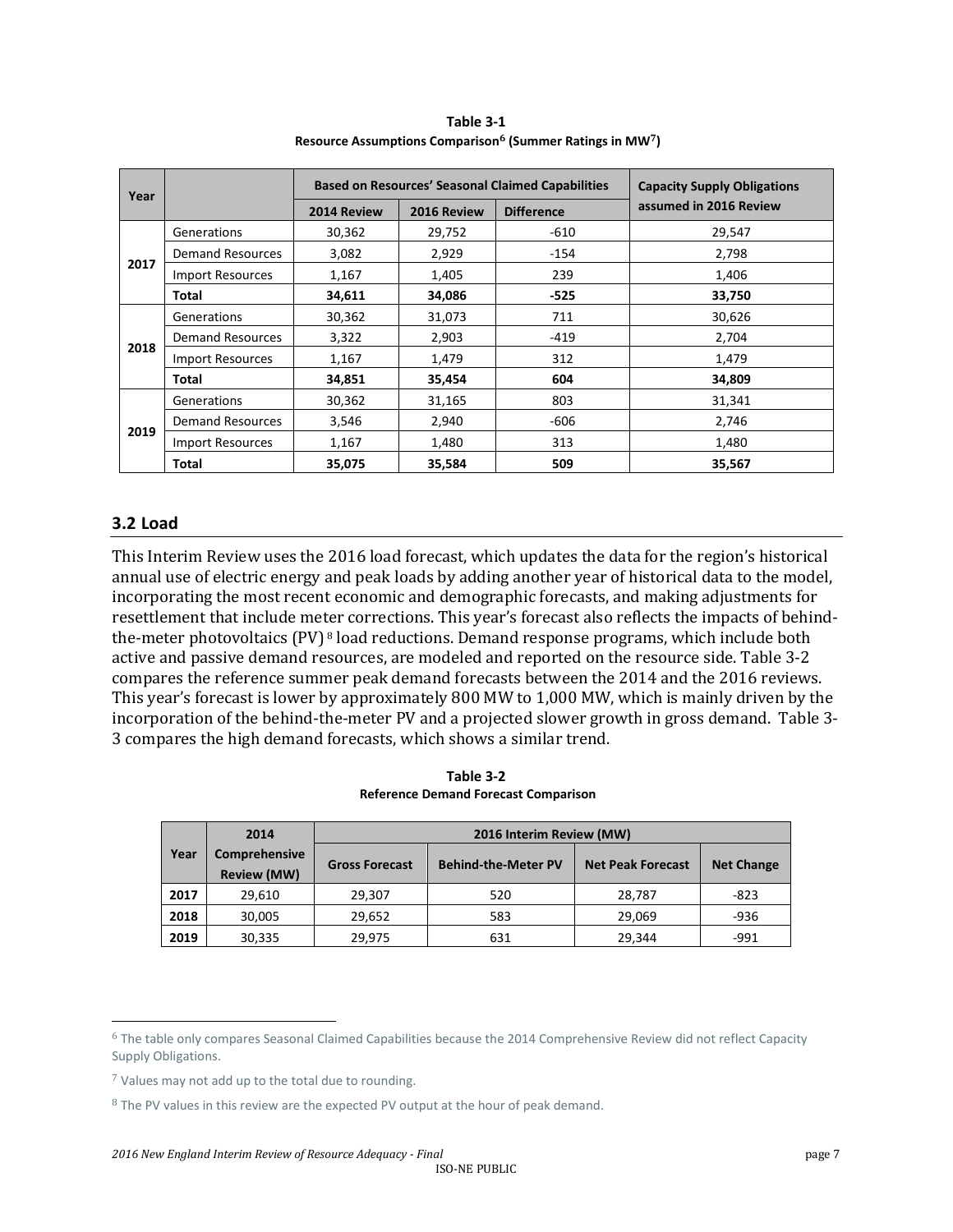|      | 2014                                       | 2016 Interim Review (MW) |                            |                          |                   |
|------|--------------------------------------------|--------------------------|----------------------------|--------------------------|-------------------|
| Year | <b>Comprehensive</b><br><b>Review (MW)</b> | <b>Gross Forecast</b>    | <b>Behind-the-Meter PV</b> | <b>Net Peak Forecast</b> | <b>Net Change</b> |
| 2017 | 30,420                                     | 29.700                   | 520                        | 29.180                   | $-1.240$          |
| 2018 | 30.915                                     | 30.130                   | 583                        | 29.547                   | $-1,368$          |
| 2019 | 31,330                                     | 30,538                   | 631                        | 29,907                   | $-1.423$          |

#### **Table 3-3 High Demand Forecast Comparison**

#### **3.3 Interface Limits**

The same sub-area configuration (bubble transportation model) is used in these two reviews. The transmission interfaces and their limits used in this Interim Review are based on the transfer capability analysis developed in 2016 for the New England system. Changes from the 2014 Comprehensive Review include: 1) the advancement of the expected in-service date of the interstate portions of the New England East-West solution transmission upgrade from 2018 to 2016; 2) the inclusion of the Greater Boston Project, which is certified to be in service in 2019; 3) an updated transfer capability for the North-South interface reflecting expected resource retirements; 4) a new defined Southeast New England interface to reflect expected system limitations in the NEMA/Boston and SEMA/RI areas in 2019; 5) an updated transfer analysis on the southwestern Connecticut. Table 3-4 shows the transmission transfer limits used for both reviews.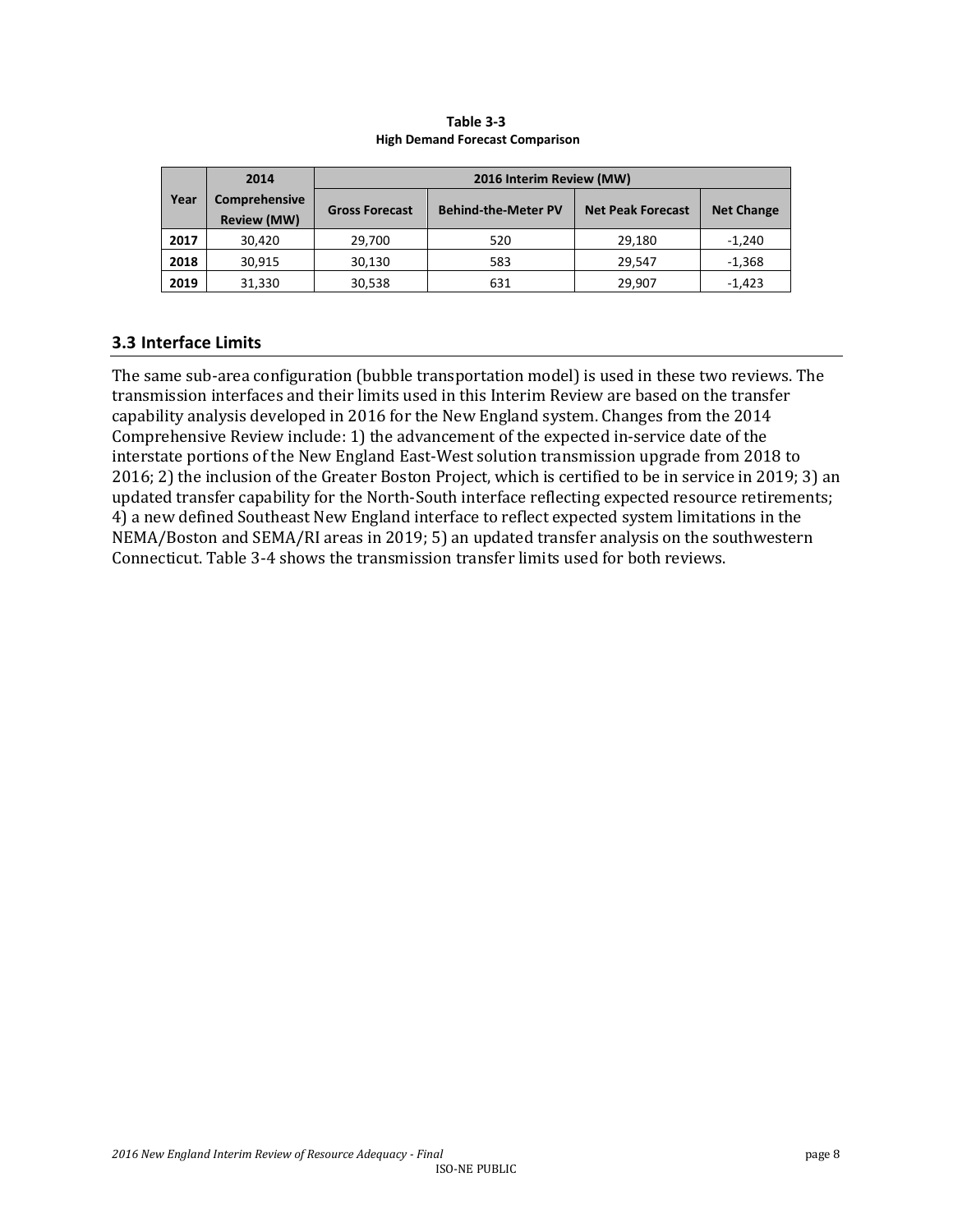| Table 3-4                                                                        |
|----------------------------------------------------------------------------------|
| Major Transmission Interfaces and Limits Assumed in the 2014 & 2016 Reviews (MW) |

| <b>Interface</b>                                   | Limit assumed in 2014<br><b>Comprehensive Review (MW)</b> | Limit assumed in 2016 Interim<br><b>Review (MW)</b> |  |  |  |
|----------------------------------------------------|-----------------------------------------------------------|-----------------------------------------------------|--|--|--|
| <b>New England Internal Interfaces</b>             |                                                           |                                                     |  |  |  |
| Orrington South                                    | 1,325                                                     | 1,325                                               |  |  |  |
| Surowiec South                                     | 1,500                                                     | 1,500                                               |  |  |  |
| $Maine - NH$                                       | 1,900                                                     | 1,900                                               |  |  |  |
| North to South                                     | 2,700                                                     | 2,100<br>2,675 <sup>9</sup> (year 2019)             |  |  |  |
| <b>Boston Import</b>                               | 4,850                                                     | 4,850<br>5,700 <sup>10</sup> (year 2019)            |  |  |  |
| SEMA / RI Export                                   | 3,000<br>3,400 (year 2018)                                | $3,400^{11}$                                        |  |  |  |
| SEMA / RI Import                                   | 786 (year 2018)                                           | $1,280^{12}$ (year 2018)                            |  |  |  |
| East to West                                       | 2,800<br>3,500 (year 2018)                                | 2,800<br>$3,500^9$ (year 2016)                      |  |  |  |
| West to East                                       | 1,000<br>2,200 (year 2018)                                | $2,200^9$                                           |  |  |  |
| Connecticut Import                                 | 2,800 (year 2016)<br>2,950 (year 2018)                    | $2,950^9$                                           |  |  |  |
| Southwestern CT Import                             | 3,200                                                     | 2,500                                               |  |  |  |
| Norwalk / Stamford Import                          | 1,650                                                     | No Limit                                            |  |  |  |
| Southeast New England                              | Interface Not Defined                                     | 5,700 <sup>8</sup> (year 2019)                      |  |  |  |
| <b>New England External Interfaces</b>             |                                                           |                                                     |  |  |  |
| New Brunswick to New England <sup>13</sup>         | 700                                                       | 700                                                 |  |  |  |
| New York/New England (Summer/Winter) <sup>14</sup> | 1,400/1,875                                               | 1,400                                               |  |  |  |
| HQII Import <sup>15</sup>                          | 1,400                                                     | 1,400                                               |  |  |  |
| Highgate Import <sup>16</sup>                      | 200                                                       | 200                                                 |  |  |  |
| Cross Sound Cable <sup>17</sup>                    | 0                                                         | 0                                                   |  |  |  |

l

<sup>&</sup>lt;sup>9</sup> The North–South transfer capabilities reflect the retirements of Brayton Point and Vermont Yankee.

 $10$  These values reflect the Greater Boston upgrades project that is certified to be in service by June 2019.

<sup>11</sup> The New England East–West Solution (NEEWS) Interstate Reliability Program (IRP) has been placed in-service.

 $12$  In response to the Brayton Point retirement, the following Rhode Island area facilities are now planned to be upgraded and are certified to be in service by the start of the tenth capacity commitment period (i.e., by June 1, 2017): The V148N 115 kV line between Woonsocket and Washington, the West Farnum 345/115 kV autotransformer upgrade (already in service), and the Kent County 345/115 kV autotransformer.

<sup>&</sup>lt;sup>13</sup> The electrical limit of the New Brunswick–New England (NB–NE) tie is 1,000 MW. When adjusted for the ability to deliver capacity to the ISO New England Area, the NB–NE transfer capability is 700 MW because of downstream constraints, in particular, Orrington South.

<sup>14</sup> The New York interface limits are without the CSC and with the Northport–Norwalk Cable at 0 MW flow. Simultaneously importing into New England and SWCT or CT can lower the NY–NE capability (very rough decrease = 200 MW). Conversely, simultaneously exporting to NY and importing to SWCT or CT can lower the NE–NY capability (very rough decrease = 700 MW).

<sup>&</sup>lt;sup>15</sup> The HQ Phase II interconnection is a DC tie with equipment ratings of 2,000 MW. The PJM and NYISO systems may be constrained by the loss of this line. As a result, ISO New England has assumed that its transfer capability is 1,400 MW for capacity and reliability calculations. This assumption is based on the results of loss-of-source analyses conducted by PJM and NYISO.

<sup>16</sup> The capability for the Highgate facility is listed at the New England AC side of the Highgate terminal.

 $17$  The import capability on the CSC is dependent on the level of local generation.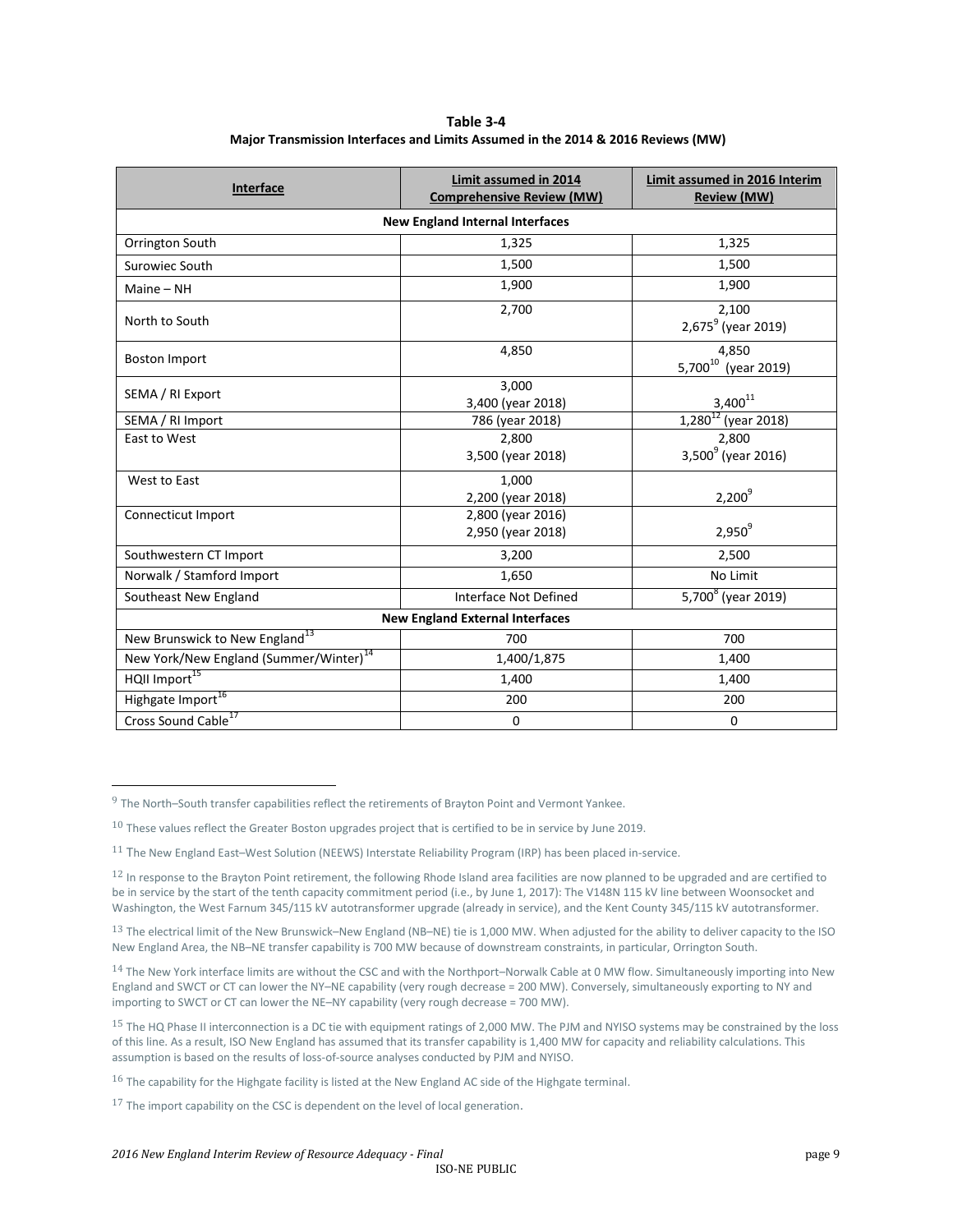#### **3.4 Unit Availability**

Table 3-5 compares the weighted average EFORd assumptions used in the 2014 Comprehensive Review and this Interim Review. Overall, the system weighted average EFORd for generating capacity assumed in this review has increased about 0.5% as compared to the 2014 review assumptions. The change is the result of the update of the rolling 5-year average of generatorsubmitted Generation Availability Data System (GADS) data.

| <b>Unit Type</b>          | 2014 Comprehensive Review<br>EFORd (%) | 2016 Interim Review<br>EFORd (%) |
|---------------------------|----------------------------------------|----------------------------------|
| Fossil                    | 14.9                                   | 17.6                             |
| Combined Cycle            | 3.6                                    | 3.8                              |
| Diesel                    | 6.5                                    | 6.7                              |
| <b>Combustion Turbine</b> | 9.5                                    | 10.8                             |
| <b>Nuclear</b>            | 3.1                                    | 2.5                              |
| Hydro                     | 4.6                                    | 3.3                              |
| Others                    | 14.2                                   | 17.6                             |
| System                    | 6.7                                    | 7.2                              |

| Table 3-5                                              |
|--------------------------------------------------------|
| <b>Change In EFORd Assumptions - Weighted Averages</b> |

#### **3.5 Fuel Flexibility and Certainty**

The regional reliance on natural-gas-fired generation, coupled with natural gas pipeline constraints, pose reliability issues and cause price spikes in the wholesale electric markets. Operating experience and studies, including the recently completed EIPC study of the interregional natural gas system highlight these issues. Environmental and economic considerations continue to influence the retirement of oil and coal-fired generating resources. This capacity is being partially replaced by gas-fired generation, which further exacerbates the reliance on a single fuel source.

For over a decade, the region has been working on gas-related challenges and will continue to do so. The ISO is addressing the gas-related challenges with market rule changes and operational enhancements. Recent market rules, such as those addressing energy market offer flexibility, allow resources to more accurately reflect their variable costs in their energy offers during the operating day, which improves incentives to perform. Another new market rule has changed the timing of the Day-Ahead Energy Market to align more closely with natural gas trading deadlines. In addition, the ISO has improved coordination and information-sharing with natural gas pipeline operators, such as working with the pipelines to coordinate generator and pipeline maintenance schedules. The ISO has also developed a gas usage tool which estimates the remaining gas pipeline capacity, by individual pipe, for use by ISO-NE system operators to determine whether the electric sector gas demand can be accommodated.

A winter fuel-reliability program has been acting as a bridge between now and 2018, when the longer-term Pay-for-Performance capacity market changes go into effect. The winter reliability program addresses regional winter reliability challenges created by New England's increased reliance on natural gas-fired generation and lack of adequate gas infrastructure. Resources participating in the program provide incremental energy inventory during the winter months to help ensure reliable system conditions. Components of the program include payment to generators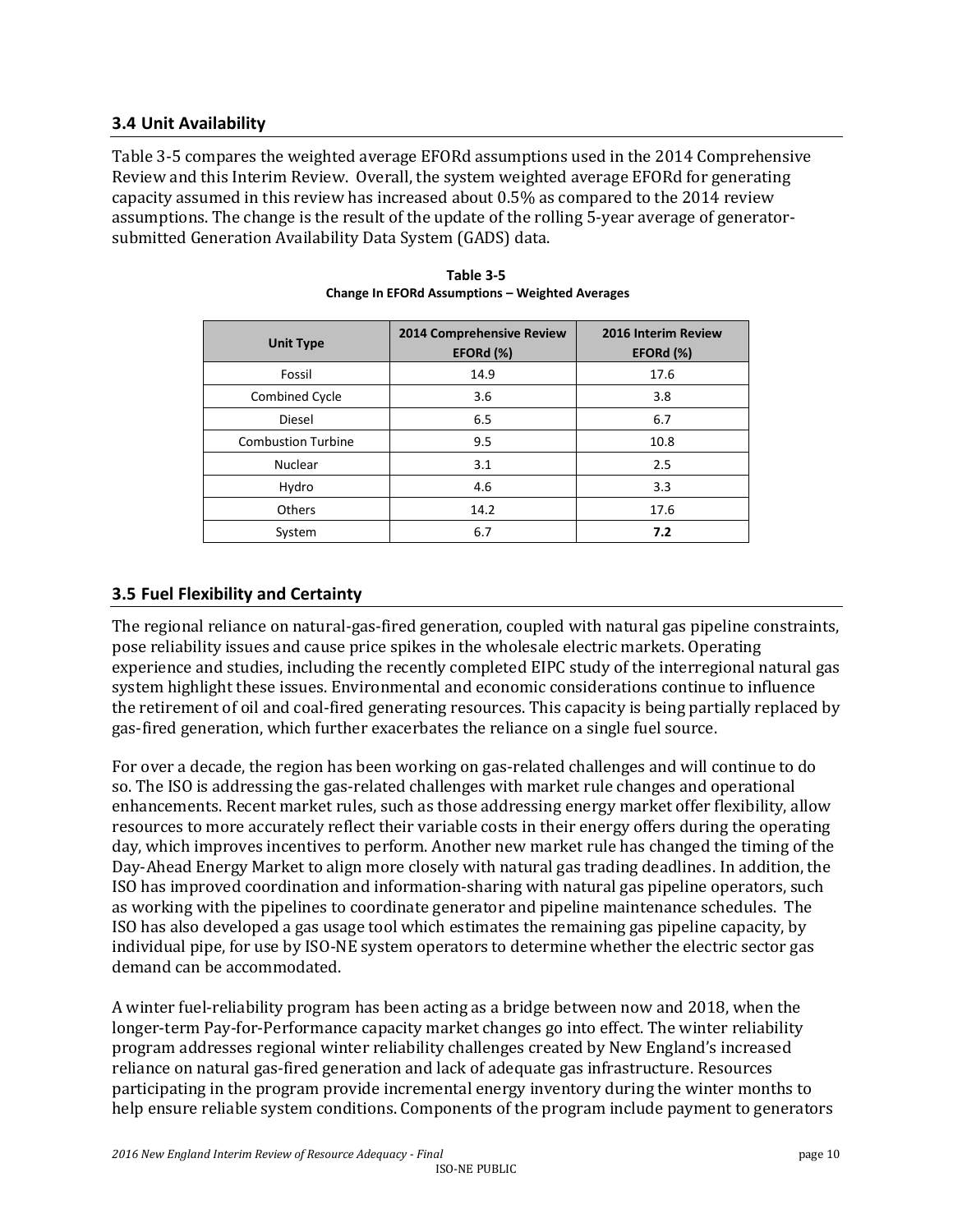for adding dual-fuel capability, securing fuel inventory, and testing fuel-switching capability; compensation for any unused fuel inventory; and non-performance charges.

Pay-for-Performance (PFP), which starts in June 2018, will help to improve reliability while ensuring resource adequacy. PFP is a two-part settlement in which a base payment is set in the Forward Capacity Auction, and a performance payment is determined during the delivery year. The performance payment may be positive or negative depending on resource performance during a shortage condition. Over-performing resources are paid a premium through revenue transfers from under-performing resources. PFP creates an incentive for investment in generators that are either: 1) low-cost and highly reliable (nearly always operating), or 2) highly flexible and highly reliable (goes online quickly and reliably). PFP will encourage generators to increase unit availability by implementing dual-fuel capability, entering into firm gas-supply contracts, and investing in new fast-responding assets. By creating incentives for generators to firm up their fuel supply, PFP may indirectly provide incentives for the development of on-site oil or LNG fuel storage, or expanded gas pipeline infrastructure.

### **3.6 Environmental Regulations and Initiatives**

Compliance obligations for generators from existing and pending state, regional, and federal environmental requirements are not expected to pose reliability concerns during the study period, but are likely to impose operational limits on new and existing generators. These requirements pose less risk on unit retirements and system reliability compared with earlier assessments. Federal air, water, endangered species, and carbon standards could affect the economic performance of nuclear, renewable, and fossil-fired generators by imposing operational constraints and additional capital costs for pollution control retrofits. Other state and regional air, water, and carbon standards could require certain generators to further reduce emissions and other adverse environmental impacts through the extended operation of pollution control devices or curtailment in operation.

Clean Water Act final rules on cooling water 316(b) and waste water discharges from power plants may have impacts on the relicensing of some existing units during the study periods. The ISO is monitoring such proceedings to assess the impacts of operational restrictions, including the maintenance of minimum flows, on the ability of hydroelectric generators to offer regulation and reserve services.

The 2015 ozone standard, other existing National Ambient Air Quality Standards, Mercury and Air Toxics Standards, and the future Transported Air Pollution Rule may also affect some of the fossilfueled power generators in New England. Most coal- and oil-fired fossil steam generators greater than 25 MW in capacity in New England are already complying with the standard's emissions limits for acid gases, toxic metals, and mercury based on maximum achievable control technologies (MACTs) or are exempted due to individual unit capacity factors.

On April 15, 2016, the U.S. Environmental Protection Agency (EPA) issued guidance regarding the vacatur of the EPA regulations that allowed Real-Time Emergency Generation (RTEG) resources to participate in the Forward Capacity Market.<sup>18</sup> This could impact as much as 248 MW of RTEG. The ISO is allowing these resources to participate in the FCM as Real-Time Demand Response (RTDR) if they are able to retrofit their generators to comply with EPA emissions regulations. To the extent that they are not able to, or do not wish to, continue participating in the FCM, they can sell their

 $\overline{\phantom{0}}$ 

<sup>18</sup> https://www3.epa.gov/ttn/atw/icengines/docs/RICEVacaturGuidance041516.pdf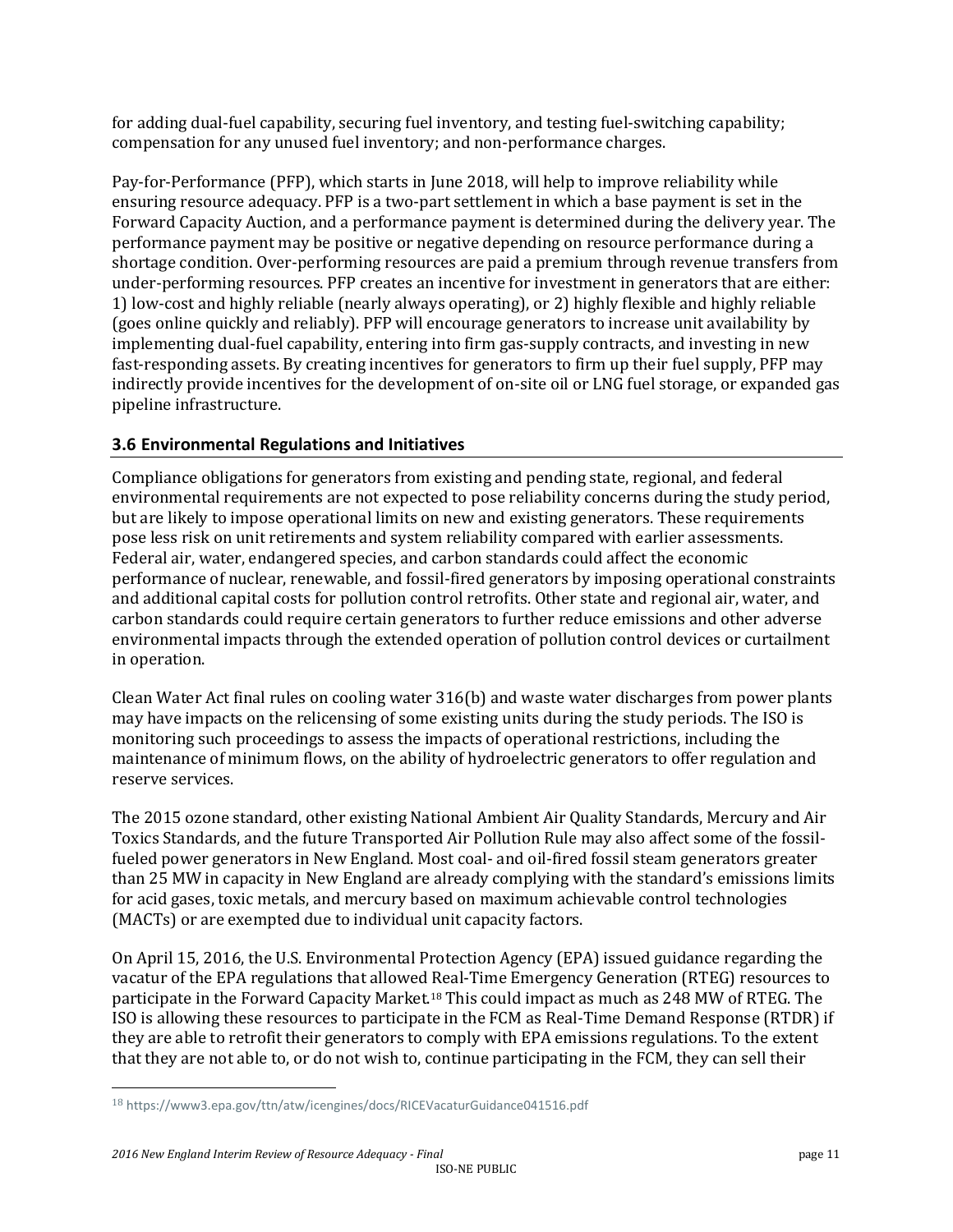obligation to another DR supplier. In any event, ISO-NE does not expect that the potential loss of these MW, which have decreased to 59 MW by 2019, will impact the reliability of the bulk power system since the region has an adequate amount of resources above the reference reserve margin.

#### **3.7 Integration of Variable Energy Resources**

The region has significant potential for developing renewable resources and energy efficiency, encouraged by Renewable Portfolio Standards, the Regional Greenhouse Gas Initiative, and other environmental regulations and public policy objectives. While variable energy resources can provide additional fuel diversity, integrating wind or solar resources could place additional stresses on the transmission system. Generators could be stressed as well if system operators call on them to change output on short notice to provide system balancing and reserves.

Wind resources have requested interconnection in remote portions of the system, which can require significant transmission upgrades. In response, the ISO improved the process for reviewing elective transmission upgrades in the interconnection queue. To further facilitate wind integration, the ISO has incorporated wind forecasting into ISO processes, scheduling, and dispatch services. The ISO has improved operating procedures and processes, participated in the development of industry standards, and conducted studies that inform developers and policymakers on how renewable resource development affects system performance. The ISO implemented a process for independently forecasting wind generation, which improves situational awareness and assists asset owners with bidding in the wholesale markets. As of May 25th, 2016, the ISO has finished implementing the full economic dispatch of wind resources, which improves economic efficiency and transparency, and uses ISO's dispatch software to automate congestion management for these resources. The ISO continues engaging stakeholders on the issues challenging the windinterconnection process and the performance of the system with wind resources in locally constrained areas. The wind-integration component of the Strategic Transmission Analysis developed conceptual additions to the transmission system that would enable onshore wind resources to reliably serve load.

Photovoltaic resources are rapidly developing in New England and are predominately situated in southern New England. The large-scale development of photovoltaic and other distributed resources poses some potential issues that the ISO is beginning to address with stakeholders. Because the ISO cannot observe or dispatch most PV in the region, these projects act as a modifier of system load that must be accurately forecasted in the short-term to support the efficient administration of the day-ahead and real-time markets while ensuring the reliable operation of the system. As PV penetrations continue to grow and displace energy production from other resources, PV energy production will introduce increased variability and uncertainty to the system and eventually will have a greater impact on system operations (e.g., result in the need for increased reserve, regulation, and ramping capability). As such, new forecasting techniques will be required to properly account for PV power production. In early 2013, the ISO began participating in a threeyear, DOE-funded project to improve the state of the science of operational solar forecasting. The results of this project now assist the ISO in developing ways of incorporating the load-reducing effects of PV into improved load-forecasting processes required to support the efficient and reliable integration of increasing amounts of PV. Additional improvements to the ISO's PV forecasting techniques are also underway. The ISO also is developing ways of improving the load-reducing effects of photovoltaics located behind the meter into the load-forecasting processes to support the efficient and reliable integration of increasing amounts of PV. The ISO and the states are addressing how to best maintain reliability with the growing penetrations of these PV installations, including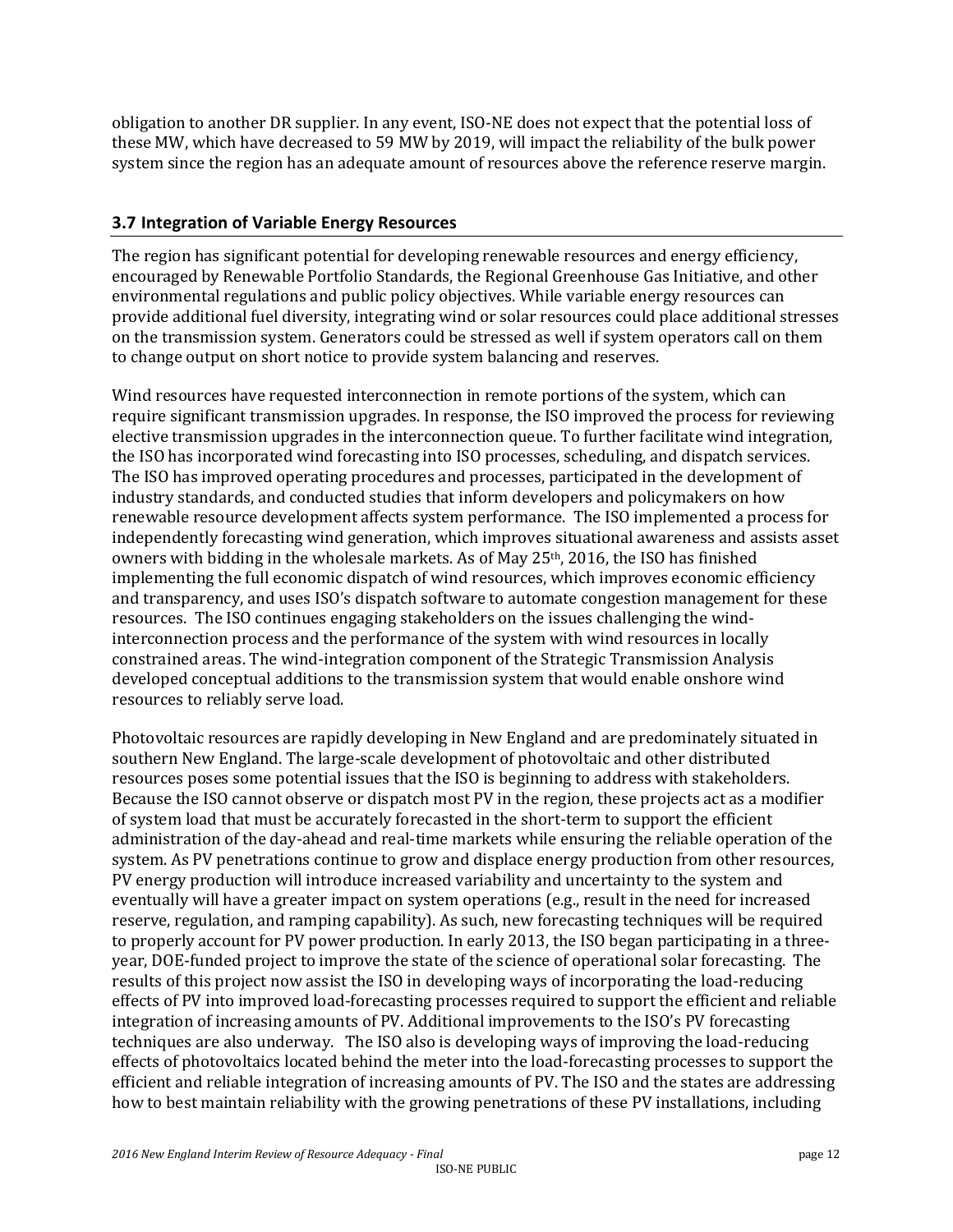implementing new rules for inverter-based resources that must meet revised interconnection requirements set by IEEE standards.<sup>19</sup> Additional work remains on incorporating the effects of PV in improved short-term load forecasting tools for use by system operators and fully addressing the potential reliability risks, which are not expected to be significant during the study period of this review.

#### **3.8 Others**

 $\overline{\phantom{0}}$ 

The interconnection benefits from neighboring Areas are considered in both assessments. Since the 2014 Comprehensive Review, ISO New England has conducted additional tie benefit studies to identify the amount of tie reliability assistance New England can rely on from its neighbors for resource adequacy studies. Table 3-6 summarizes the tie benefit assumptions for the 2014 and 2016 reviews.

| Year | <b>2014 Comprehensive Review</b> | 2016 Interim Review |
|------|----------------------------------|---------------------|
| 2017 | 1.870                            | $1,875^{20}$        |
| 2018 | 1.970                            | $1,970^{21}$        |
| 2019 | 1.970                            | 1.990               |

**Table 3-6 Assumed Tie Benefits from Neighboring Areas (MW)**

Other assumptions for these two reviews are consistent with each other.

<sup>19</sup> *DG interconnection Issues Update*, PAC presentation (July 7, 2015), [http://www.iso-ne.com/static](http://www.iso-ne.com/static-assets/documents/2015/07/a2_dg_interconnection_issues_update.pdf)[assets/documents/2015/07/a2\\_dg\\_interconnection\\_issues\\_update.pdf.](http://www.iso-ne.com/static-assets/documents/2015/07/a2_dg_interconnection_issues_update.pdf)

<sup>&</sup>lt;sup>20</sup> See presentation to Reliability Committee on 10/18/2016 [https://www.iso-ne.com/committees/reliability/reliability](https://www.iso-ne.com/committees/reliability/reliability-committee/?eventId=128742)[committee/?eventId=128742](https://www.iso-ne.com/committees/reliability/reliability-committee/?eventId=128742)

<sup>&</sup>lt;sup>21</sup> [http://www.iso-ne.com/static-assets/documents/2014/09/a6\\_fca9\\_tie\\_benefits\\_study.pdf](http://www.iso-ne.com/static-assets/documents/2014/09/a6_fca9_tie_benefits_study.pdf)

<sup>&</sup>lt;sup>22</sup> [http://www.iso-ne.com/static-assets/documents/2015/09/a9\\_tie\\_benefits\\_results.pdf](http://www.iso-ne.com/committees/comm_wkgrps/relblty_comm/pwrsuppln_comm/mtrls/2012/jun142012/2016_fca_tie_benefits_study.pdf)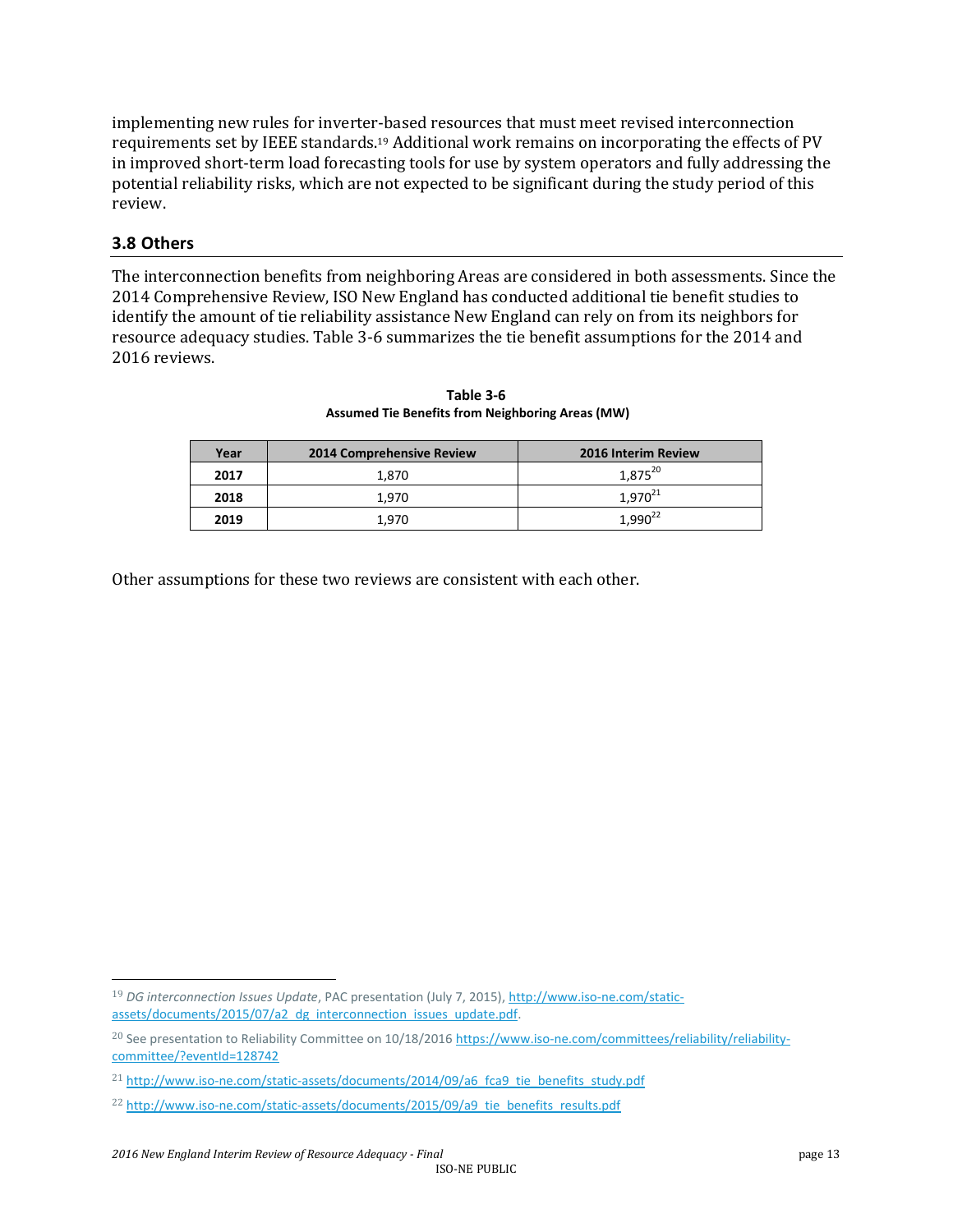# **Section 4 Results**

Tables 4-1 and 4-2 summarize the New England system LOLE results for the scenarios investigated within this Interim Review and those from the 2014 Comprehensive Review. They show that New England has adequate existing and planned resources to meet the NPCC Resource Adequacy Design Criteria under all scenarios for the study period 2017 through 2019.

| Year | <b>2014 Comprehensive Review</b><br>(Days/Year)                    | 2016 Interim Review<br>(Days/Year)                                 |                                                                  |  |
|------|--------------------------------------------------------------------|--------------------------------------------------------------------|------------------------------------------------------------------|--|
|      | <b>Based on Resources' Seasonal</b><br><b>Claimed Capabilities</b> | <b>Based on Resources' Seasonal</b><br><b>Claimed Capabilities</b> | <b>Based on Resources'</b><br><b>Capacity Supply Obligations</b> |  |
| 2017 | 0.060                                                              | 0.056                                                              | 0.069                                                            |  |
| 2018 | 0.068                                                              | 0.025                                                              | 0.040                                                            |  |
| 2019 | 0.074                                                              | 0.027                                                              | 0.028                                                            |  |

**Table 4-1 LOLE under Reference Demand Forecast**

| Table 4-2                              |  |  |  |
|----------------------------------------|--|--|--|
| <b>LOLE under High Demand Forecast</b> |  |  |  |

| Year | 2014 Comprehensive Review<br>(Days/Year)                           | 2016 Interim Review<br>(Days/Year)                                 |                                                                  |
|------|--------------------------------------------------------------------|--------------------------------------------------------------------|------------------------------------------------------------------|
|      | <b>Based on Resources' Seasonal</b><br><b>Claimed Capabilities</b> | <b>Based on Resources' Seasonal</b><br><b>Claimed Capabilities</b> | <b>Based on Resources'</b><br><b>Capacity Supply Obligations</b> |
| 2017 | 0.109                                                              | 0.072                                                              | 0.089                                                            |
| 2018 | 0.130                                                              | 0.036                                                              | 0.056                                                            |
| 2019 | 0.150                                                              | 0.042                                                              | 0.043                                                            |